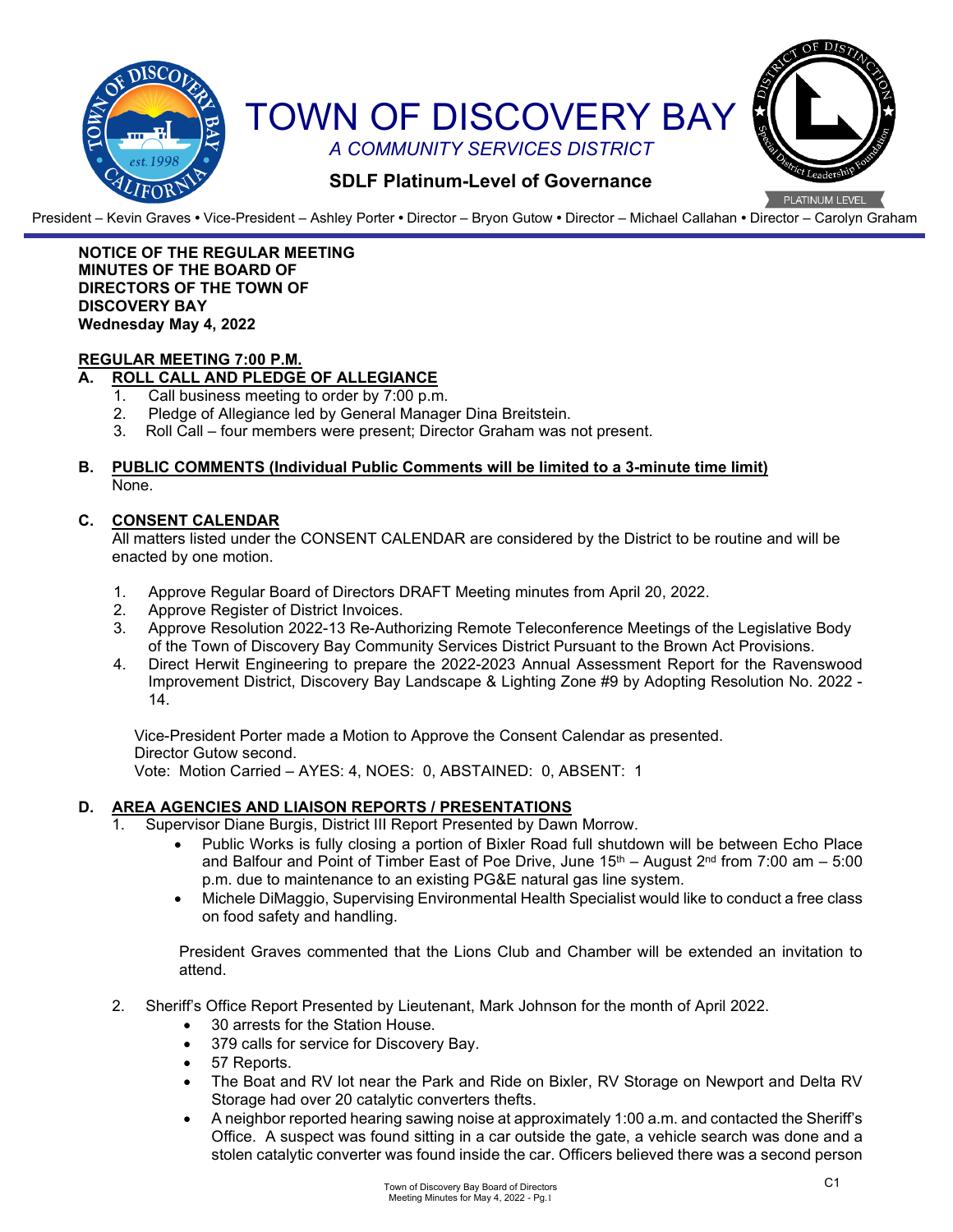in the lot and a drone and canine search was done for the second person but was unsuccessful. Approximately eight catalytic converters were found lying on the ground. Investigators are following up on the suspect that was caught.

- The State is cracking down on places that buy catalytic converters.
- Bixler Post Office was broken into and an individual stole the mailbox keys and opened mailboxes. The US Postal Inspector is taking the lead on this case and has a suspect.
- DUI turnover a mother was intoxicated with her three children; CHP took the case.
- Three domestic battery arrests, one domestic battery report.
- Lieutenant Johnson saw a suspicious subject leave Safeway and made a car stop. The person that came out of the store had a bag of stolen alcohol, two other people in the car had drugs they all went to jail.
- One stolen vehicle report and recovered one stolen vehicle.
- Assault with a deadly weapon adult son attacked his elderly mother, the mother sustained some injuries the son was arrested. Juvenile son attacked his father with a knife and was caught.
- One theft from an unlocked vehicle.
- One non-criminal death under investigation.
- Three identity thefts, two fraud cases.
- One runaway juvenile.
- Eight people arrested for methamphetamine.
- Traffic officers are back to work overtime in Discovery Bay due to traffic conditions. Modified Citizen's Police Academy for Brentwood Police Department will be held the last three Tuesdays of June and July from 6:00 pm – 8:30 p.m. President Graves stated that he would like to have the information flyer posted and advertised on Town of Discovery Bay's website.
- 3. CHP Report Presented by Officer, Donnie Thomas.
	- Nine DUI arrest under the influence of alcohol, two under the influence of narcotics.
	- DUI turnover a mother was intoxicated with her three children; CHP Officer took the case and charged the mother with child endangerment.
	- One warrant arrest, two site release arrest for misdemeanor hit and run, two site releases for unlicensed drivers, and one site release for suspended drivers' license.
	- 21 speed citations, four registration, two equipment, one right-away violation, nine written warnings given, one stop sign, and one seatbelt violation.
	- More enforcement will be conducted on Bixler near schools in the afternoons, also on Clipper and Newport.
	- On May 23<sup>rd</sup> enforcement will be conducted in school zone areas primarily in Discovery Bay and Bryon predominately during the morning hours.
	- Eight new officers are finishing training and will be on the road soon.
	- Suspect that is known for predominately stealing trailers has been arrested.
- 4. East Contra Costa Fire Protection District Report. None.

## **E. PRESENTATIONS**

1. None.

# **F. DISCUSSION AND POSSIBLE ACTION**

1. Discussion and Possible Action to Approve the Date, Time, and Proposed Budget for the Town of Discovery Bay to Host the Tuesday, September 27, 2022, Discovery Bay Chamber of Commerce Mixer Event.

No public comment.

Update Provided by General Manager, Dina Breitstein.

• General Manager, Dina Breitstein is requesting Board approval to host the Discovery Bay Chamber of Commerce mixer at the Community Center patio on September 27, 2022, from 5:30 p.m. to 7:30 p.m. budget not to exceed \$1,000.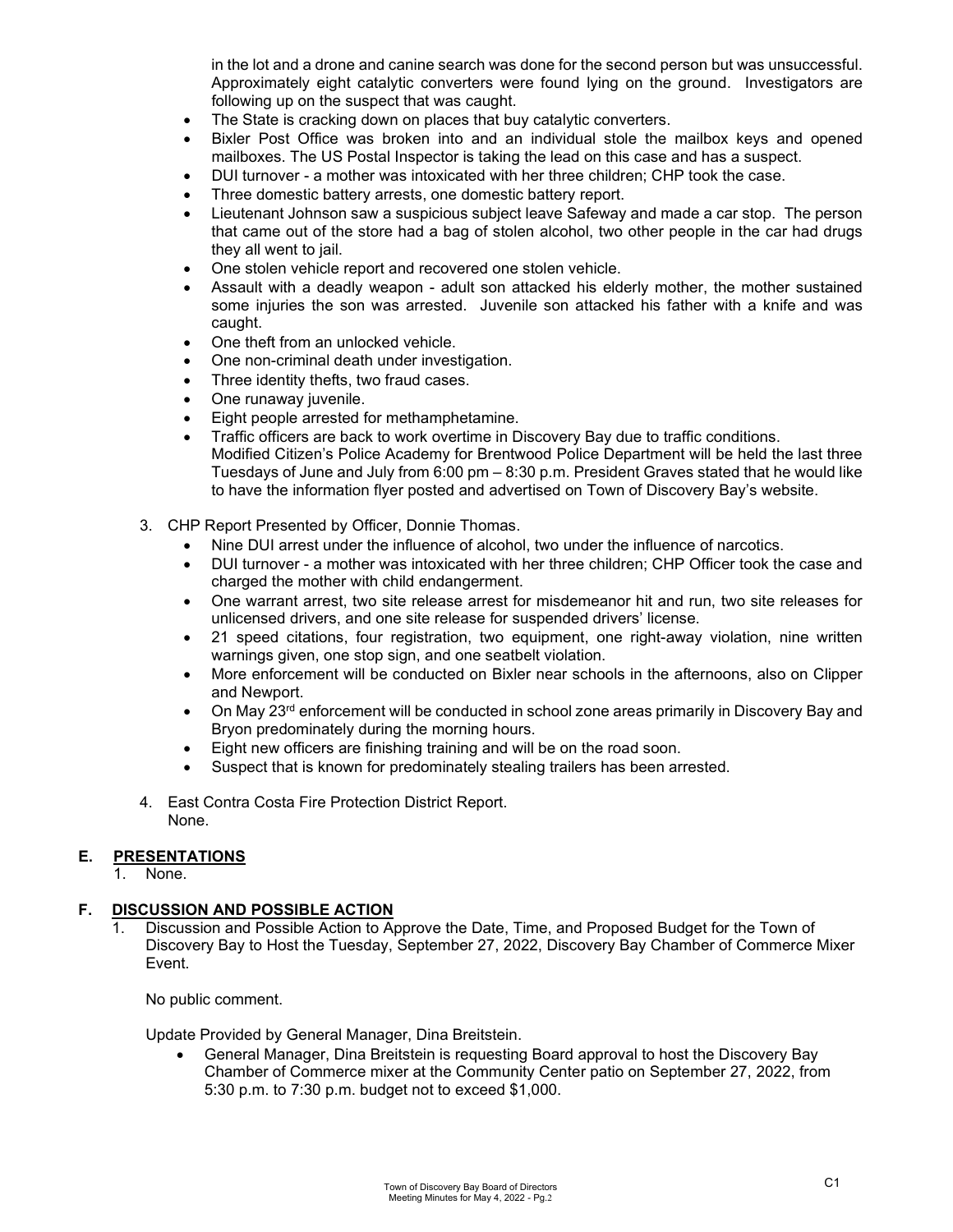Director Gutow made a Motion to Approve the Discovery Bay Chamber of Commerce Mixer. Vice-President Porter second. Vote: Motion Carried – AYES: 4, NOES: 0, ABSTAINED: 0, ABSENT: 1

## **G. MANAGER'S REPORT**

None.

**H. GENERAL MANAGER'S REPORT** None.

### **I. DIRECTOR REPORTS**

- 1. Standing Committee Reports.
	- a. Parks and Recreation Committee Meeting (Committee Members Ashley Porter and Byron Gutow). May 4, 2022.

Update Provided by Director Gutow.

- o Golf cart parking due to Recreation Supervisor Gallo's excellent diligence the contractor is going to donate asphalt at no cost.
- o Landscape Manager will prepare Project Timeline chart.
- b. Water and Wastewater Committee Meeting (Committee Members Kevin Graves and Ashley Porter). May 4, 2022.

Update Provided by Vice-President Porter.

- $\circ$  Update on rotors broken rotor in ox ditch 3 is broken beyond repair. Renting floating rotors to keep the bugs alive until repairs can be done.
- $\circ$  Denite Project on schedule despite delays with material supply chain issues, will have time to test and complete project. Bonds have been approved and purchased.
- 2. Other Reportable Items by President Graves.
	- o President Graves, Director Gutow and General Manager, Dina Breitstein are working together on an ad hoc committee for the new office building construction project. Five firms have been interviewed for needs assessment and architectural design build. Project will take approximately three years; recommendation will be coming to the Board.

### **J**. **DIRECTORS REGIONAL MEETING AND TRAINING REPORTS**

1. East Contra Costa Fire Protection District Meeting – April 13, 2022 (President Graves).

## **K. CORRESPONDENCE RECEIVED**

- **L. FUTURE AGENDA ITEMS** None.
- **M. OPEN SESSION DISCLOSURE OF CLOSED SESSION AGENDA** (Government Code Section 54957.7)

### **N. CLOSED SESSION:**

- 1. CONFERENCE WITH REAL PROPERTY NEGOTIATORS ALLOWED UNDER GOVERNMENT CODE SECTION 54956.8. Property: A Portion of APN 008-330-057 and 008-330-017, Discovery Bay Agency Negotiator: Dina Breitstein, General Manager Negotiating Parties: Discovery Bay Marina Under Negotiation: Price and Terms of Payment
- **O. RETURN TO OPEN SESSION, REPORT ON CLOSED SESSION**

(Government Code Section 54957.1)

No reportable action.